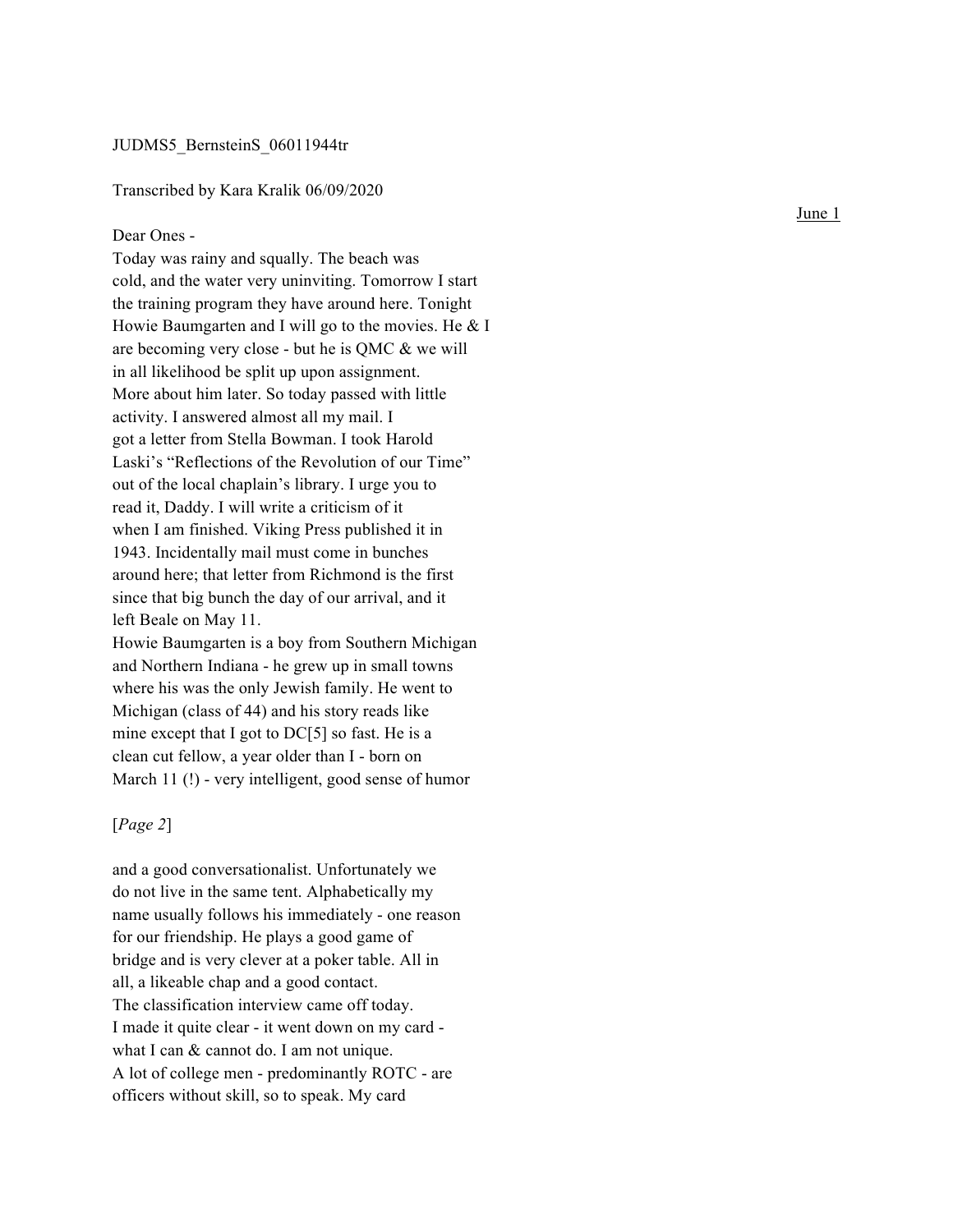shows my college life, age, etc. You can rest assured that whatever assignment I get I will make the best of it and the most of it. It does not concern me in the least - I know I can acclimate myself to whatever conditions I enter. And you know that I will do my best always. So now I will be happy here as a replacement while I wait for orders of some sort. Worrying is an ill wind with which I will have no truck. If I remember I am going to enclose sections of the family letter Herb Osgood puts out which are quoted from a Lt Sadon's letters from Italy, where he is a Special Service Officer. I am sure they will interest you all.

### [*Page 3*]

Now is as good a time as any to say a word or two more about Zionism. I have read the Rosenwald, Heller, Friedrich materials you sent to me. I have studied under Carl Friedrich and I know he is sound, realistic. His article is proof of that opinion. His proposed policy is one acceptable to all Americans of all faiths because it is humane & progressive in its opportunities in Palestine offered to the Jews under persecution and it is logical in the context of a consistent American foreign policy which he and most of us advocate. After reading him, to read the opposing views of Heller & Rosenwald seems to lack purpose. What are we arguing about? Rosenwald would take the shirt of [*sic*] his back for the persecuted but he does it as a religionist, not a nationalist. As a result (here Heller is right) he has too strongly opposed Palestinian growth because it is linked to Nationalism; things brings up divided loyalty, etc. ad infinitum and ad nauseam. I have written of this time and again. There is no reason why Palestine should be a "National" homeland, there is no reason why Jewishness should be the common bond of the Palestine state. Palestine should be a shelter for the homeless, a place for building and rebuilding.